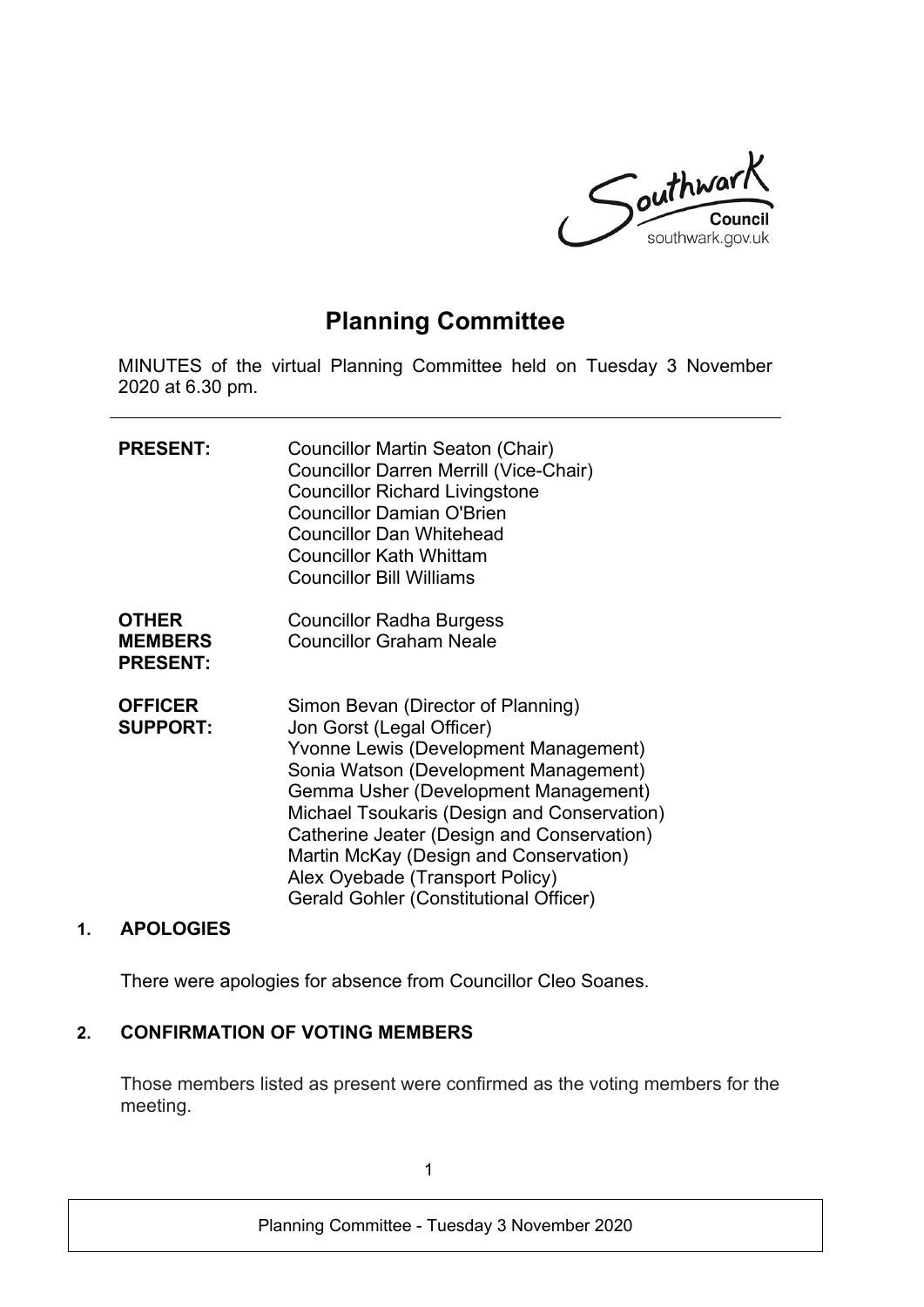## **3. NOTIFICATION OF ANY ITEMS OF BUSINESS WHICH THE CHAIR DEEMS URGENT**

The chair announced that the following additional documents had been circulated before the meeting:

- 1. Supplemental Agenda No.1 containing item 6.2
- 2. Supplemental Agenda No.2 containing:
	- o Members' pack
	- o the addendum report relating to items 6.1 and 6.2

# **4. DISCLOSURE OF INTERESTS AND DISPENSATIONS**

There were none.

## **5. MINUTES**

## **RESOLVED:**

That the minutes of the meetings held on 20 July 2020 (2pm), 8 September 2020, 29 September 2020 and 6 October 2020 be approved as correct records of the meetings and signed by the chair.

## **6. DEVELOPMENT MANAGEMENT**

## **RESOLVED:**

- 1. That the determination of planning applications, or formal observations and comments, the instigation of enforcement action and the receipt of the reports included in the agenda be considered.
- 2. That the decisions made on the planning applications be subject to the conditions and/or made for the reasons set out in the reports unless otherwise stated.
- 3. That where reasons for decisions or conditions are not included or not as included in the reports relating to an individual item, they can be clearly specified.

#### **6.1 FELIX POST UNIT AND OLD AGE PSYCHIATRY BUILDING, MAUDSLEY HOSPITAL, DENMARK HILL, LONDON SE5 8AZ**

 $\mathcal{D}$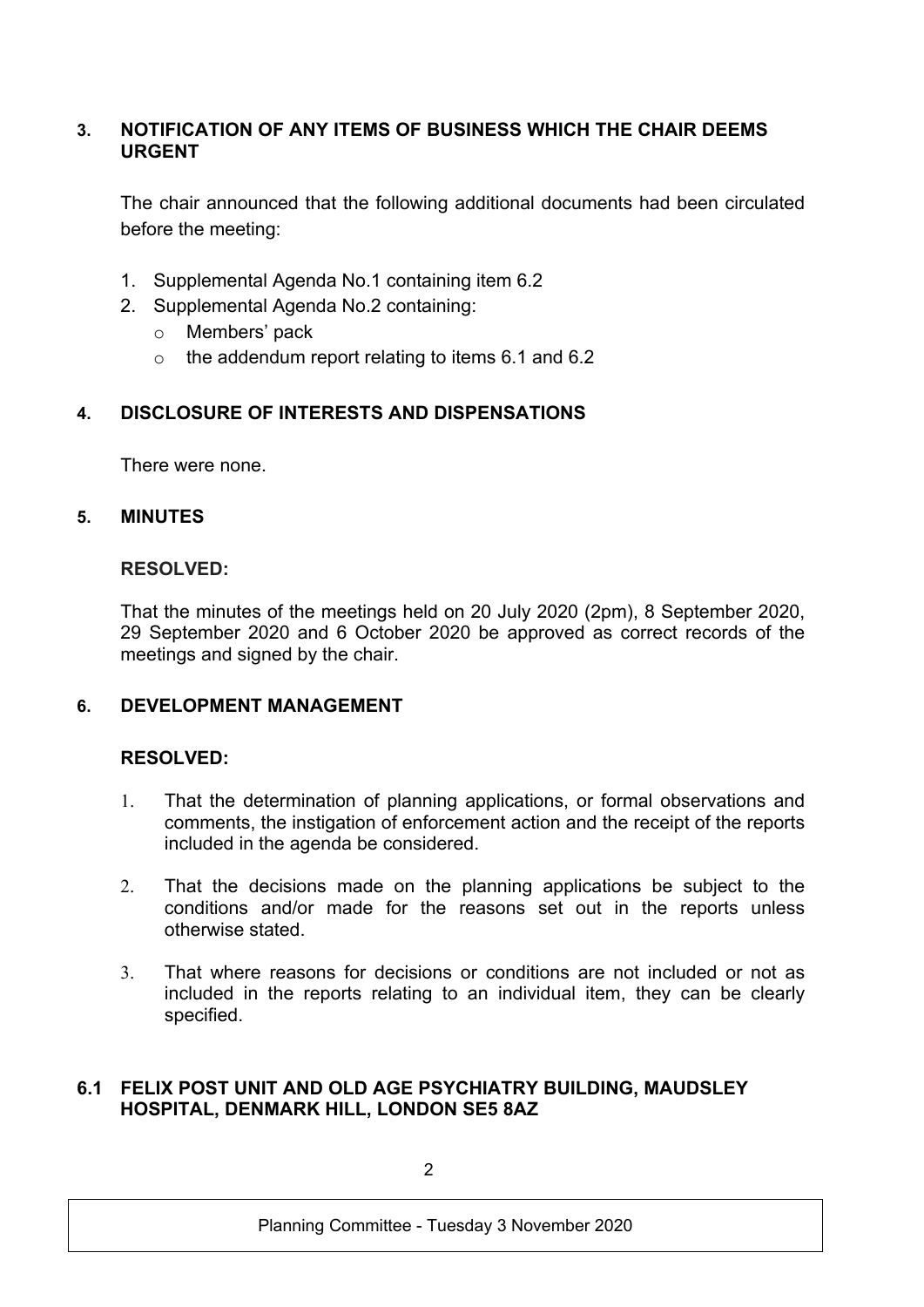### **Planning application number: 20/AP/1302**

## **PROPOSAL**

*Demolition of existing buildings and construction of new centre for Children and Young People to include outpatients, inpatients, school, research and clinical floorspace, associated roof terraces, cycle parking, services compound and landscaping*

The committee heard the officer's introduction to the report and addendum report.

Members of the committee asked questions of the officers.

There were no objectors wishing to address the committee.

The applicant's representatives addressed the committee, and answered questions put by the committee.

There were no supporters who lived within 100 metres of the development site and wished to speak.

Councillor Radha Burgess addressed the meeting in her capacity as a ward councillor, and answered questions put by the committee.

At 7.40pm the meeting took a five-minute screen break.

Following this, the committee put further questions to the officers and discussed the application.

A motion to grant the application was moved, seconded, put to the vote and declared carried.

#### **RESOLVED:**

- 1. That planning permission be granted, subject to:
	- The recommended planning conditions, as set out in the report and addendum report;
	- The applicant entering into an appropriate legal agreement by no later than 31 March 2021
	- Referral to the Mayor of London.
- 2. That in the event that the legal agreement is not entered into by 31 March 2021 the director of planning be authorised to refuse planning permission for 20/AP/1302, if appropriate, for the reasons set out in paragraph 203 of the report.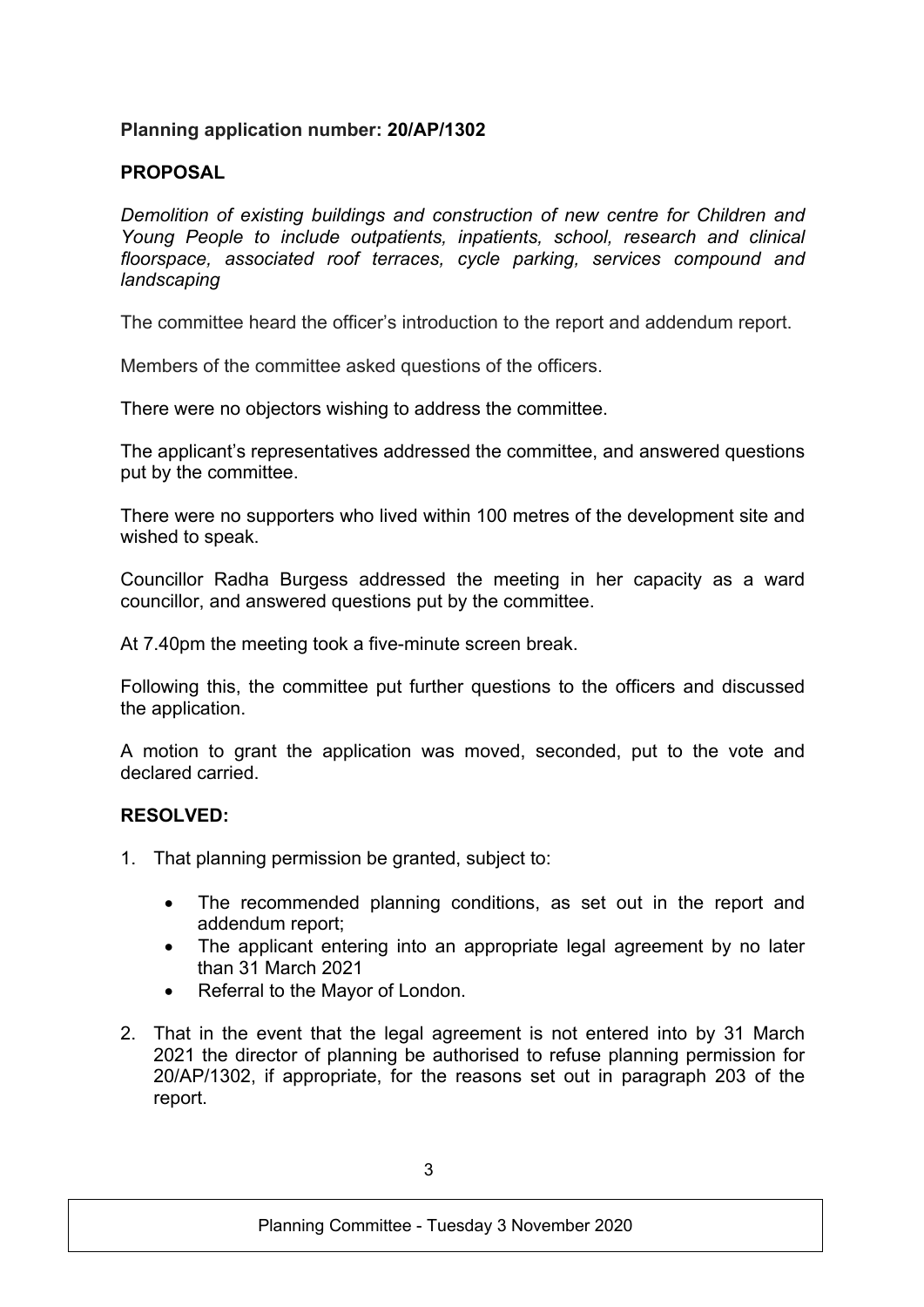## **6.2 SKIPTON HOUSE, 80 LONDON ROAD, LONDON SE1 6LH**

#### **Planning application number: 18/AP/4194**

#### **PROPOSAL**

*Part retention, part demolition, reconfiguration and re-cladding of existing building and extension to create six additional storeys to accommodate office space (Use Class B1) at upper floor levels, a gym (Use Class D2) and flexible retail/commercial uses (Use Class A1/A2/A3) at ground floor level with associated cycle parking, landscaping, ancillary servicing and plant and all associated works.*

The committee heard the officer's introduction to the report and addendum report.

Members of the committee asked questions of the officers.

There were no objectors wishing to address the committee.

The applicant's representatives addressed the committee, and answered questions put by the committee.

There were no supporters who lived within 100 metres of the development site and wished to speak.

At 8.45pm, the meeting took a five-minute screen break.

Following this, Councillor Graham Neale addressed the meeting in his capacity as a ward councillor, and answered questions put by the committee.

The committee put further questions to the officers and discussed the application.

A motion to grant the application was moved, seconded, put to the vote and declared carried.

#### **RESOLVED:**

- 1. That planning permission be granted, subject to
	- a. the conditions set out in the report and the addendum report, including an amended landscaping condition requiring the applicant use porous materials for the hardstanding areas
	- b. referral to the Mayor of London and
	- c. the applicant entering into an appropriate legal agreement.
- 2. In the event that the requirements of (1) are not met by 12 March 2021 that the director of planning be authorised to refuse planning permission, if appropriate, for the reasons set out at paragraph 196 of the report.
- 4 3. That an informative be added stipulating that the legal agreement needs to